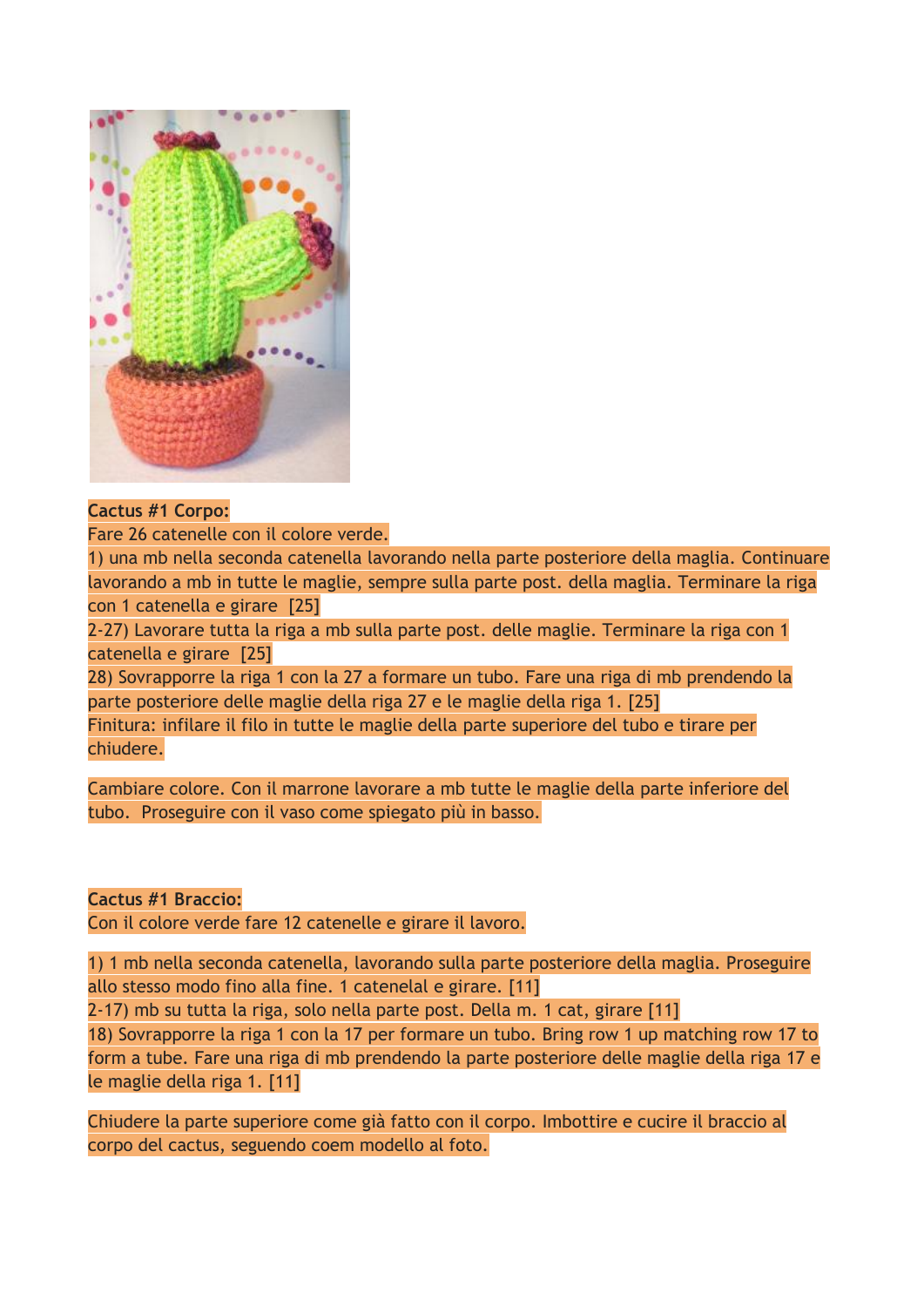## **Vaso**

Questo vaso può essere usato per tutte le composizioni di cactus. Il vaso viene lavorato in tondo a spirale, senza chiudere ogni giro con una maglia bss. Utilizzare un segna giri per contare i giri.

- 1) fare un anello e 8 mb nell'anello (io qui farei un magic ring con 8 mb, se sai farlo) [8]
- 2) \*2mb in ogni m\* lungo tutto il giro [16]
- 3) \*1mb, 2mb nella stessa m\* lungo tutto il giro [24]
- 4) \*2 mb nelle 2 m succ., 2mb nella stessa m\* lungo tutto il giro [32]



5) \*3 mb nelle 3 m succ., 2mb nella stessa m\* lungo tutto il giro [40]

6) mb lungo tutto il giro lavorando solo nella parte post. Della m. [40]

7-14) mb lungo tutto il g. [40]

15) mb lungo tutto il giro lavorando solo nella parte ant. Della m. [40] 16) mb lungo tutto il g. [40]

Finiture: lasciare una lunga coda. Rigirare le ultime 2 righe del vaso ed usare il filo per fissare il bordo così ottenuto al vaso.

Passare al colore marrone ed fare un giro a mb attaccandosi ad una qualsiasi delle 15 m.[40].

Per I cactus 1 e 4 continuare con un secondo giro con il marrone chiaro facendo \*1mb e 1 diminuzione\* lungo tutto il giro. [30]

Riempire il vaso con l'imbottitura ed utilizzando al coda del colore marrone chiaro unire il cactus al vaso.

## **Fiori:**

Questi fiori possono essere usati in numero, colore e dimensione a piacere.

Cactus 2  $\&$  3: un fiore; Cactus 1  $\&$  4: 2 fiori.

Con il color crema fare un anello e 8 mb nell'anello (anche qui si può fare un magic ring con 8 mb, in alternative) [8]

Con il filo rosa fare una mbss in una della m. del giro precedente. \*6 cat., 1mb nella stessa m. , 1 mb nella m. succ.\* lungo tutto il giro. [8 petali]

Cucire il fiore al corpo del cactus o al braccio.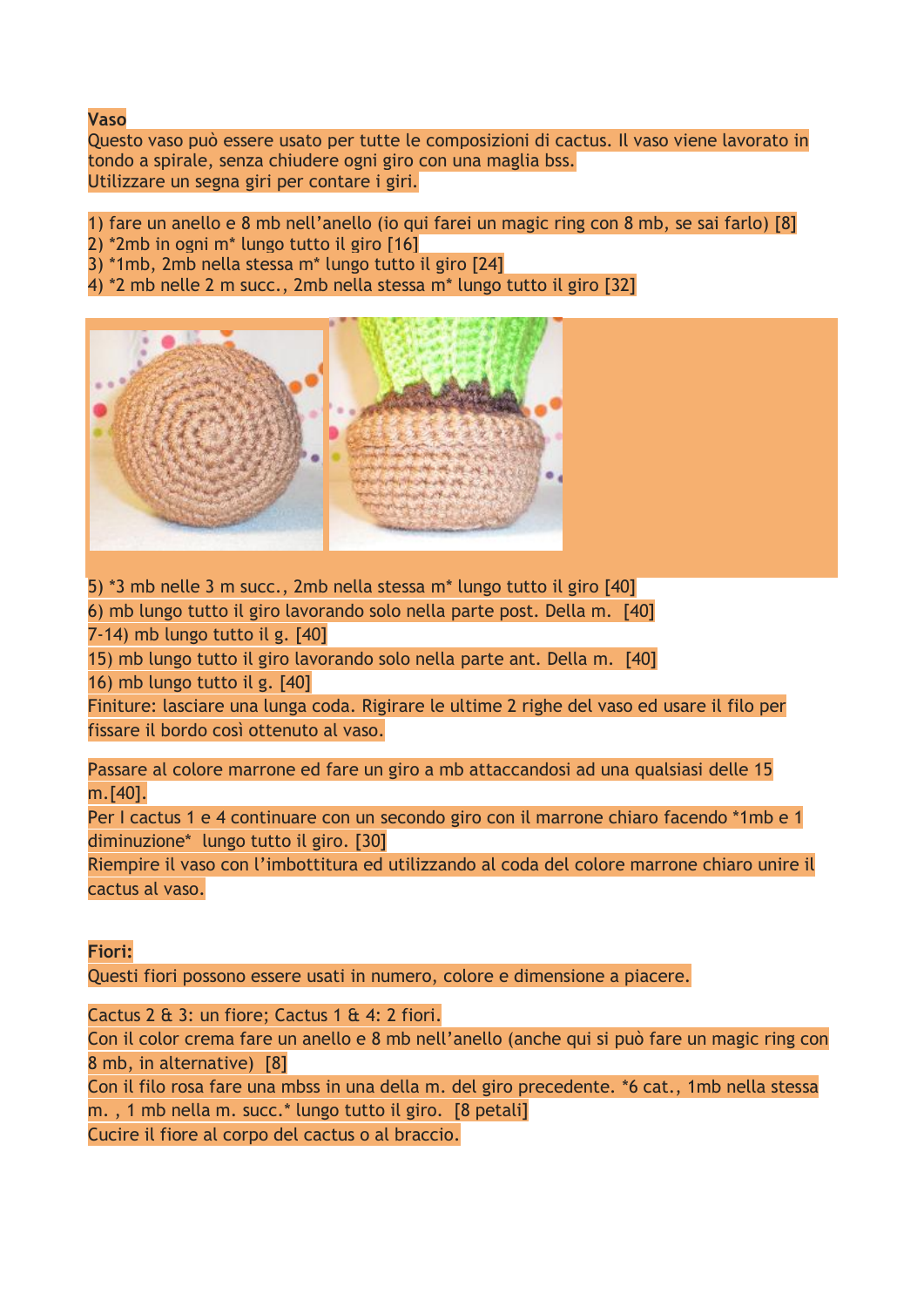

## **Cactus #2 Body:**

With Green ch 16, turn

1) sc in 2nd chain from hook in BLO, hdc in BLO in next 13 stitches, sc in BLO in last stitch, ch1, turn [15]

2-30) sc in BLO in first stitch, hdc in BLO in next 13 stitches, sc in BLO in last stitch, ch1, turn [15]

31) Bring row 1 up matching row 30 to form a tube. Sc, 13 hdc, and sc across in BLO of row 30 and in empty loops of chains from row 1. [15]

Finish off. Sew a long piece of yarn through the loops of the top opening of the cactus and pull to gather closed.

Join Brown with sc on any row on open end of cactus. Sc across the bottom of the cactus. Finish off and leave a long tail for sewing. Stuff.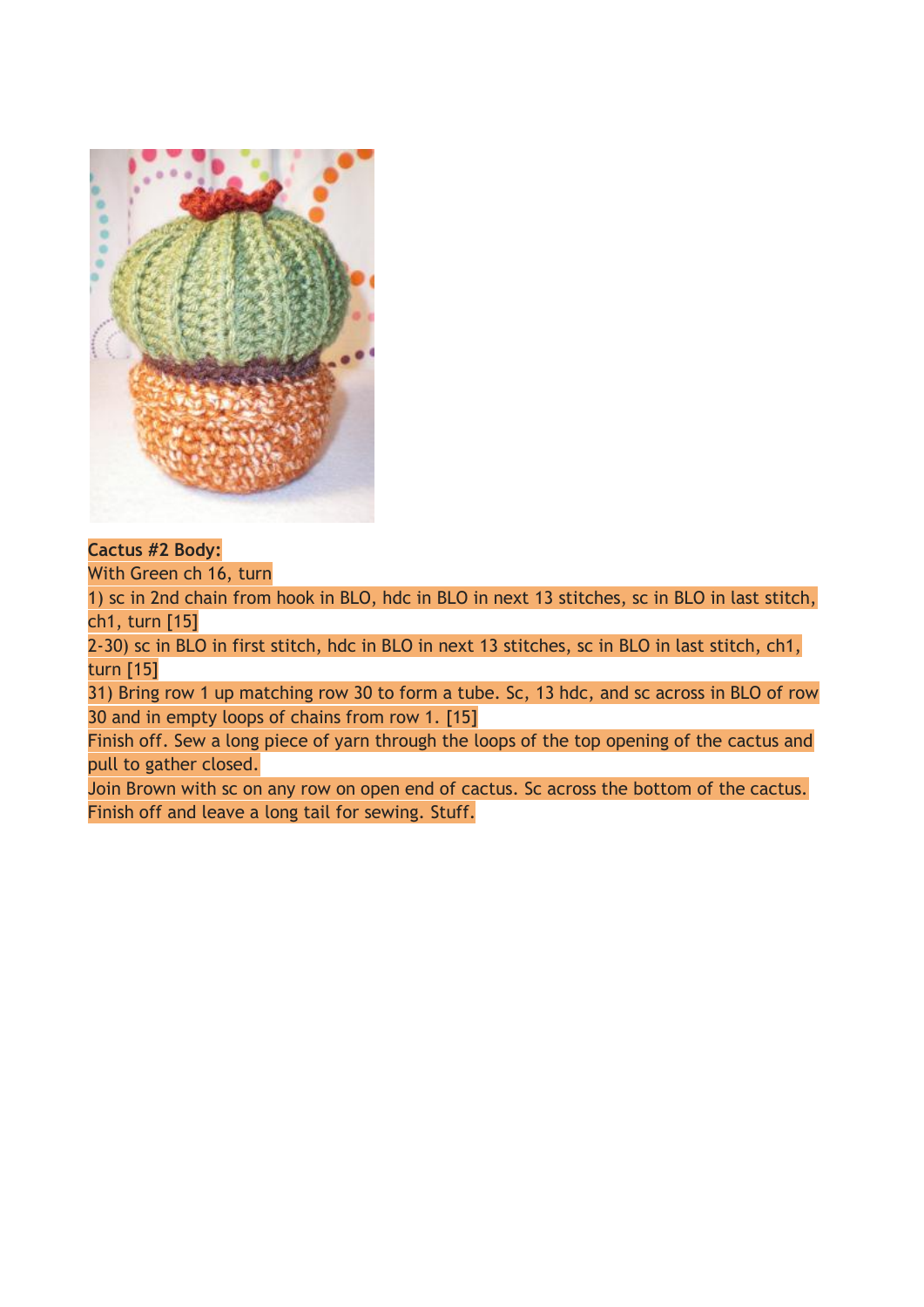

## **Cactus #3 Body:**

With Green ch 21, turn

1) hdc in 2nd chain from hook in BLO. Hdc in next 12 stitches in BLO, sc in next 7 stitches in BLO, ch1, turn [20]

2) sc in next 7 stitches in BLO, hdc in next 13 stitches in BLO, ch1, turn [20]

3) hdc in next 13 stitches BLO, sc in next 7 stitches BLO, ch1, turn [20]

4-27) Repeat rows 2 and 3 [20]

28) Bring row 1 up matching row 27 to form a tube. 13 hdc then 7 sc across in BLO of row 27 and in empty loops of chains from row 1. [20]

Finish off. Sew a long piece of yarn through the loops of the top opening of the cactus (the hdc side) and pull to gather closed.

Join Brown with sc on any row on open end of cactus. Sc across the bottom of the cactus. Finish off and leave a long tail for sewing. Stuff.